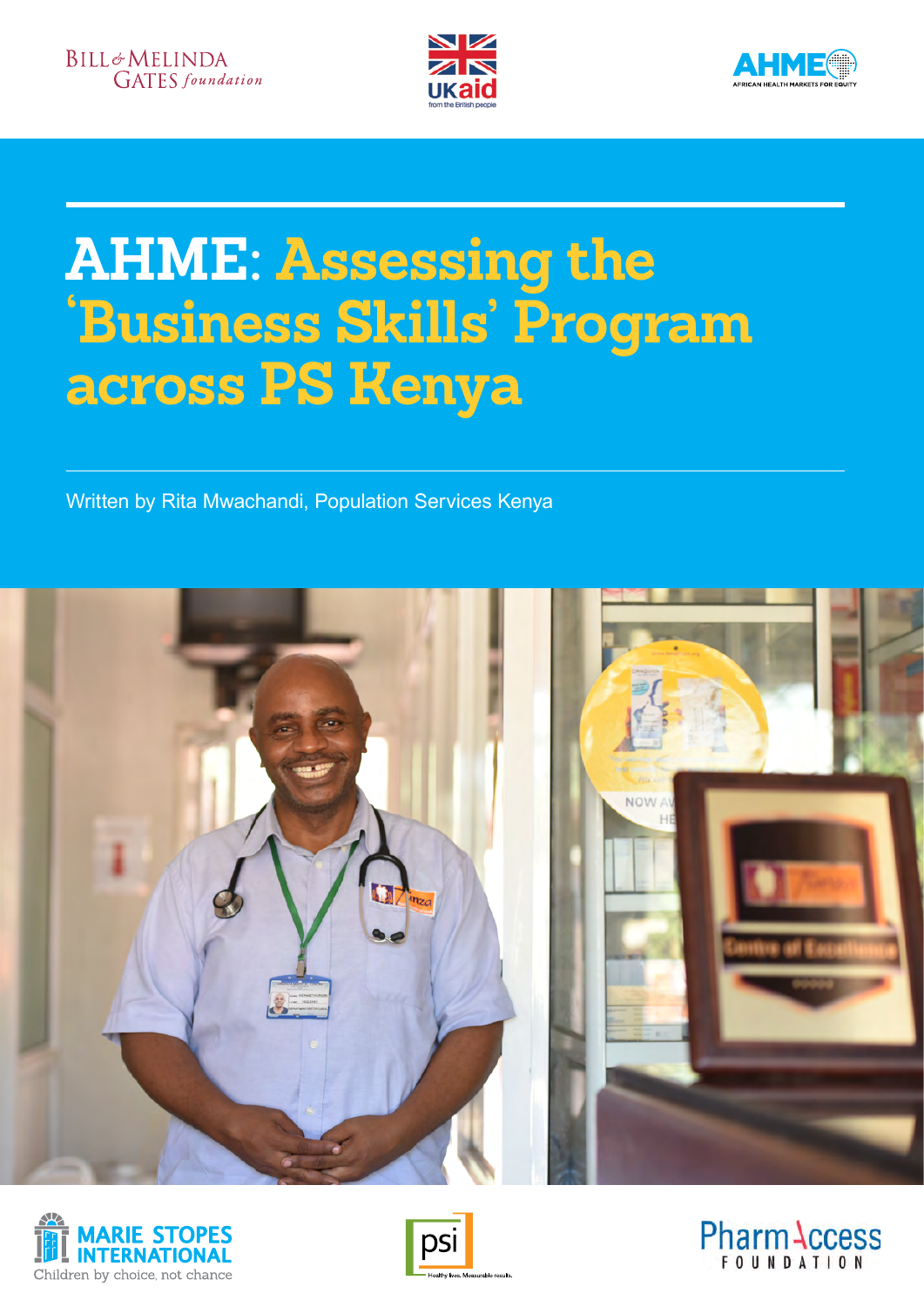# **Acknowledgments**

African Health Markets for Equity (AHME) is a six year programme funded by the Bill & Melinda Gates Foundation and UK Department for International Development. The six-year project aims to deliver high quality primary health care, particularly to the poor, through the private sector in Kenya and Ghana. The AHME partnership is led by Marie Stopes International in collaboration with Population Services International and PharmAccess Foundation. For more information on AHME, please contact ahme. management@mariestopes.org.

This work was led by Rita Mwachandi (Population Services Kenya) with the kind assistance of the PS Kenya team, specifically Tevin Maina and Michael Mugo.

Recommended citation: Mwachandi, R. April 2019. *AHME: Assessing the 'Business Skills' Program across PS Kenya*. African Health Markets for Equity, Population Services Kenya.

This case study has been funded by the Bill & Melinda Gates Foundation and UK aid from the UK government; however the views expressed do not necessarily reflect the official policies of these bodies.

Photo: Director of the Ukunda Medical Centre, a Tunza Center of Excellence. Credit: PS Kenya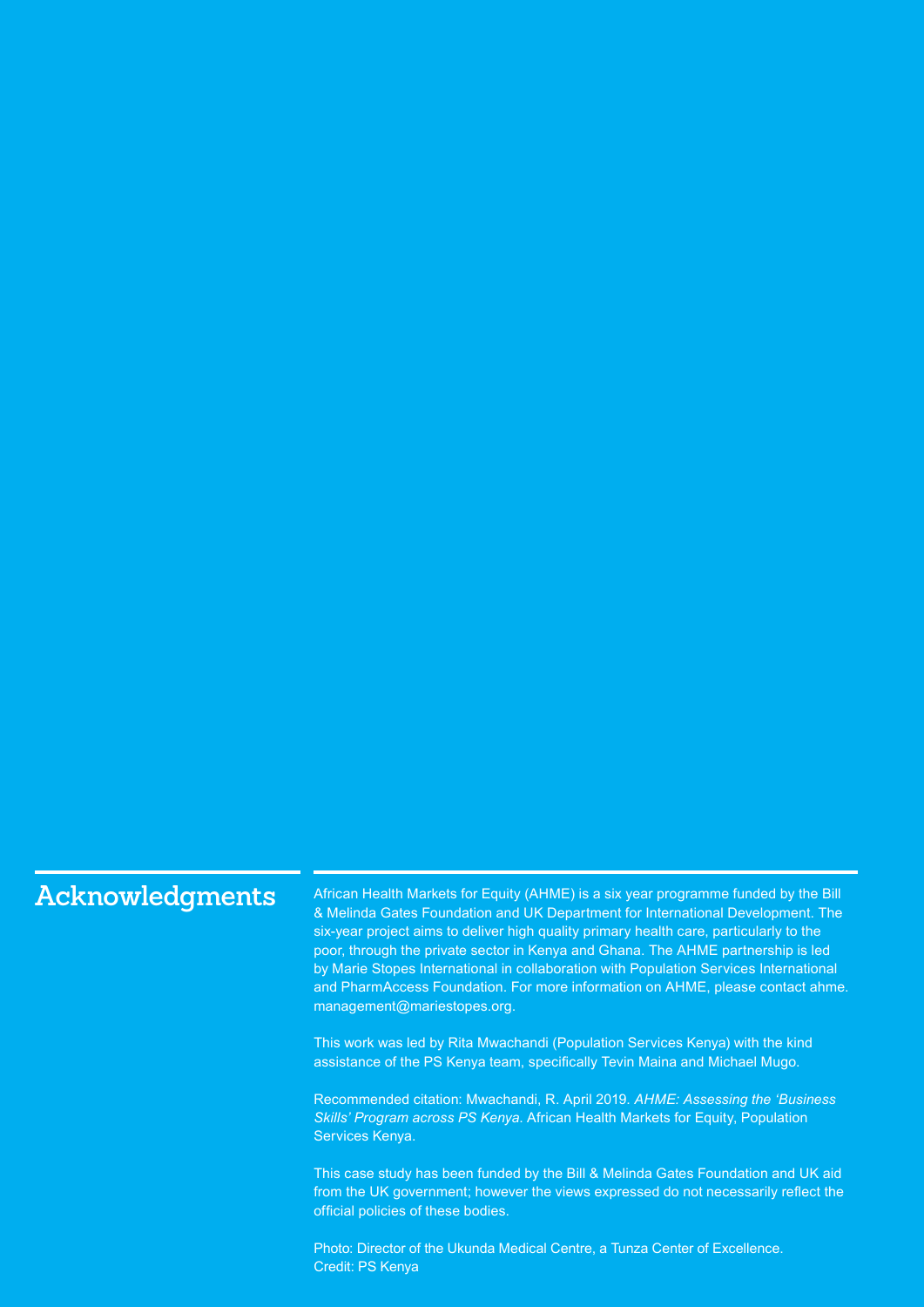# **Contents**

| 04 | <b>Introduction</b>                |
|----|------------------------------------|
| 04 | <b>The Business Skills Program</b> |
| 05 | <b>Structure of the program</b>    |
| 05 | <b>Development of tools</b>        |
| 05 | <b>Measuring results</b>           |
| 06 | <b>Prior to AHME</b>               |
| 06 | <b>During AHME</b>                 |
| 07 | <b>Effectiveness</b>               |
| 08 | <b>Efficiency</b>                  |
| 09 | <b>Impact</b>                      |
| 10 | <b>Sustainability</b>              |
| 11 | <b>Recommendations</b>             |

### **List of acronyms**

| AHME        | African Health Markets for Equity |  |
|-------------|-----------------------------------|--|
| <b>MCF</b>  | <b>Medical Credit Fund</b>        |  |
| <b>NHIF</b> | National Hospital Insurance Fund  |  |
| O.1T        | On-the-job training               |  |

| <b>PAF</b> | <b>PharmAccess Foundation</b>            |
|------------|------------------------------------------|
| PSI        | <b>Population Services International</b> |
| PS Kenya   | <b>Population Services Kenya</b>         |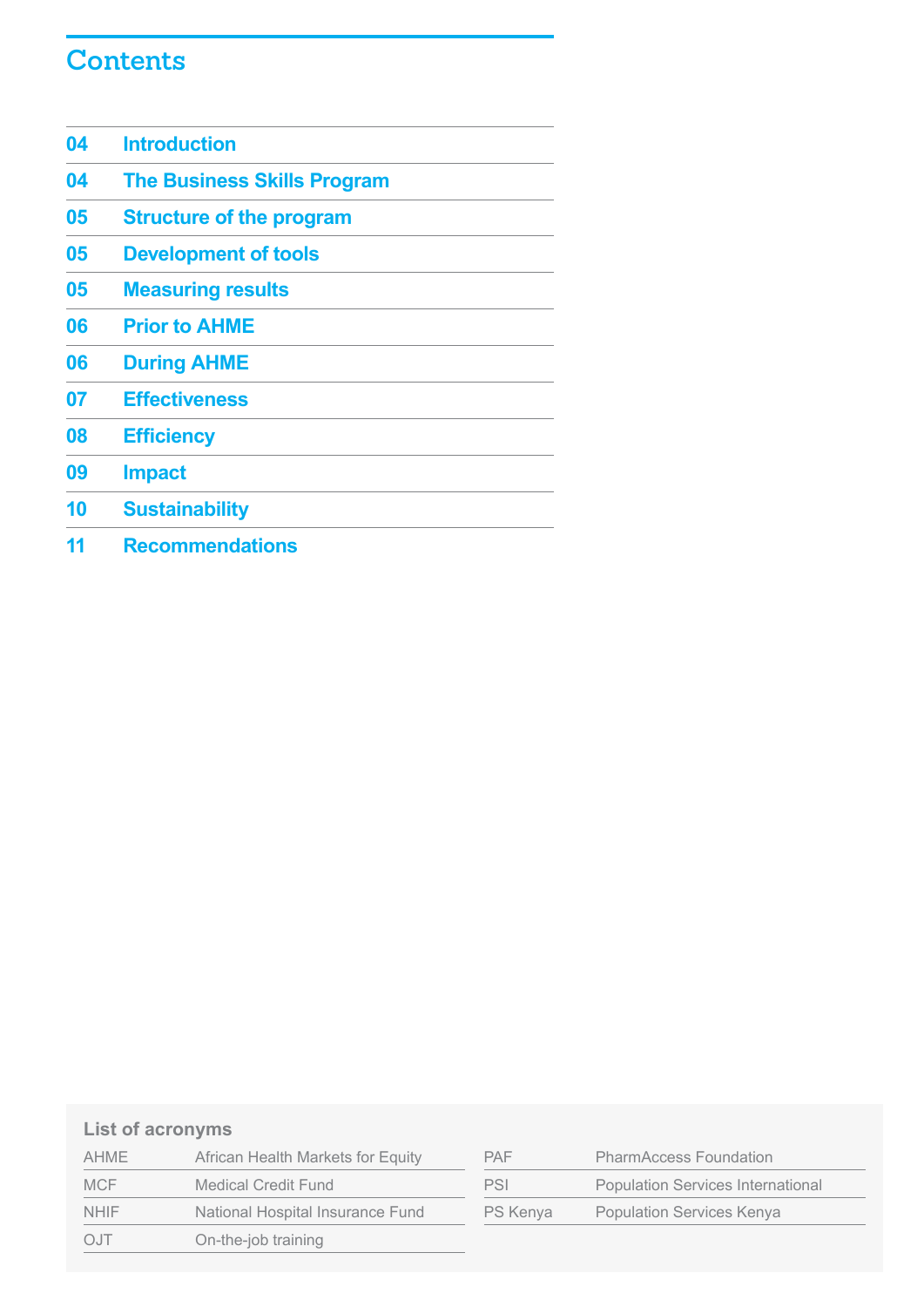### **Introduction**

**Conditions** 

The African Health Markets for Equity (AHME) program, funded by the Bill & Melinda Gates Foundation and the UK Department for International Development (DFID), aims to deliver high quality primary healthcare through the private sector in Kenya and Ghana. The program seeks to improve the functioning of the health system in terms of quality, access, security of supply, sustainability and equity in ways that benefit the poor. The AHME partnership is led by Marie Stopes International (MSI), with Population Services International (PSI) and PharmAccess Foundation (PAF) as subcontracting partners.



The AHME partnership identified five conditions that must be met for markets financed through national health insurance schemes to work for the poor. These five conditions underpin AHME's intervention strategies (Figure 1):

- 1. The poor are enrolled.
- 2. Key primary healthcare services are covered.
- 3. Accessible facilities are contracted.
- 4. Accessible providers offer quality services.
- 5. Providers run viable businesses.

The Business Skills program was supported by **PSI-to build franchisee** business capacity and strength, and provide access to finance, in order to support the expansion and improvement of health services in supported facilities.

The purpose of this assessment is to outline the development and evolution of this program under AHME and to provide key recommendations for global learning. The scope of this evaluation will focus on Population Services Kenya's (PS Kenya) program providing business support and linkage to credit, and will make recommendations for other platforms seeking to operationalize similar approaches.

# **The Business Skills Program**

The Business Skills program is structured under the overall Social Franchising program. The program existed prior to AHME, but was significantly shaped and embedded in to the Social Franchise strategy during the AHME program.

In 2012, PS Kenya introduced the Tunza Business Skills program to help augment providers' entrepreneurial skills through business training and mentorship knowledge that is seldom included in the medical curricula. In addition to business support, the program aimed to link health providers to affordable financing, to help fund quality improvement as well as facility expansion. Over the years, there have been noted improvements at facilities that have been keen to adopt recommendations and institutionalize best in class business practices made to them by the Tunza Business Advisors. First, as result of increased financial prudency, facilities have increased their bankability and have been able to access affordable financing to make quality improvement, increase scope of services, or make structural changes at their facilities. Secondly, as benefit accruing to the health facility's improvement and expansion, providers have noted growth in client volumes and revenues. Lastly, as providers continue to appreciate the advantages of running their facilities with a business mindset, they have gone ahead to automate their facility operations which further enhances efficiency and productivity at the facility.

04/05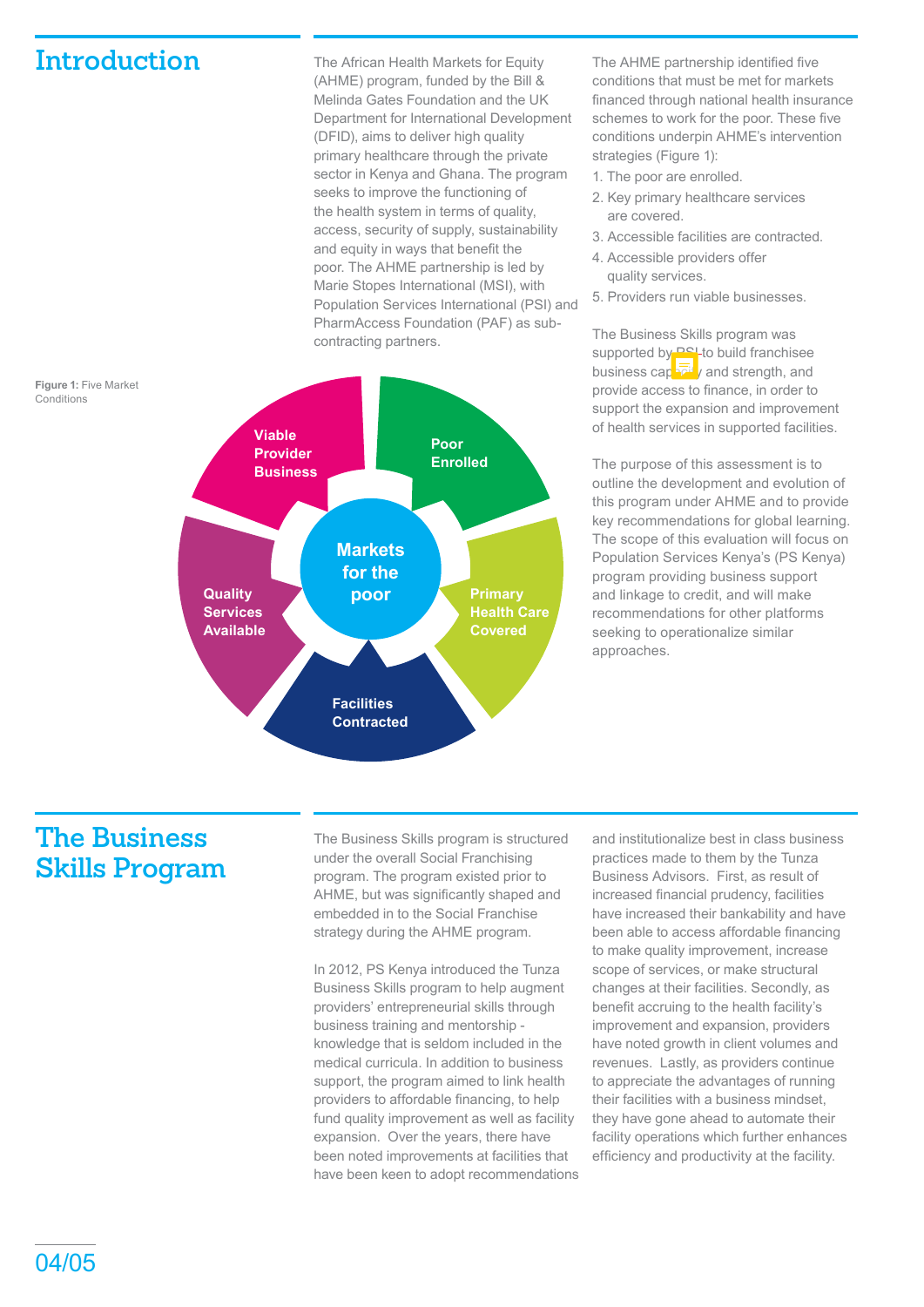### **Right:**

Clients receiving services at Tunza clinic, Mulango Health Centre. Photo credit: PS Kenya.



### **Structure of the program**

As of 2018, the team consists of 6 business advisors who work on designated geographic areas. Each business advisor supports 40-50 facilities per person. All advisors have business acumen skills and largely originate from the financial services sector.

All Tunza facilities are serviced as part of the Tunza Social Franchise program, but only a smaller number of them are invited to join the Business Skills program. Recommendations to join this program are provided by other Tunza-PS Kenya support staff (Quality Assurance Officers etc), who regularly visit all the Tunza facilities. The provider's desire and willingness to grow their health practice is the main criterion for Business Skills program eligibility. Upon admission into the program, baseline assessments on their current capacity are taken.

The start of the program was originally a five-day workshop for facility owners, with a two-day follow-on business training provided each quarter. However, PS Kenya soon identified flaws in this approach: the health business owners were not necessarily the only ones whose business skills needed improvement in order to improve the performance of the facility, and having these skills didn't always translate effectively into day-today activities. Realizing that facilities have unique needs, we shifted our focus to onthe-job training (OJT) and now provide tailored in-person support to each facility. This approach allows for group training where applicable on areas such as customer service. There is still a 'kick-off' streamlined two-and-a-half-day classroom training for new facilities, but the objective is to introduce the program and obtain a common understanding of what the program entails.

# **Development of tools**

Under this program, PS Kenya has developed a number of tools and techniques to standardize the program across all the facilities. They are themed across four areas:

- 1. General Business Operations
- 2. Financial Management
- 3. Stock Management
- 4. Marketing and Demand Creation

# Measuring results In terms of assessing results, there is a

standard set of questions that are practical in nature and are measured according to yes or no responses. Each business advisor is trained on how to measure facility improvements. For example, one measurement question is: "there is a risk management strategy in place". The business advisor verifies whether there

is a hard copy of the strategy and scores yes/no accordingly. Each area is weighted according to how critical the area is to the performance of the business. The most critical areas are scored as "most severe". The dual weighting across questions and areas enables the business advisors to objectively identify where to focus their efforts.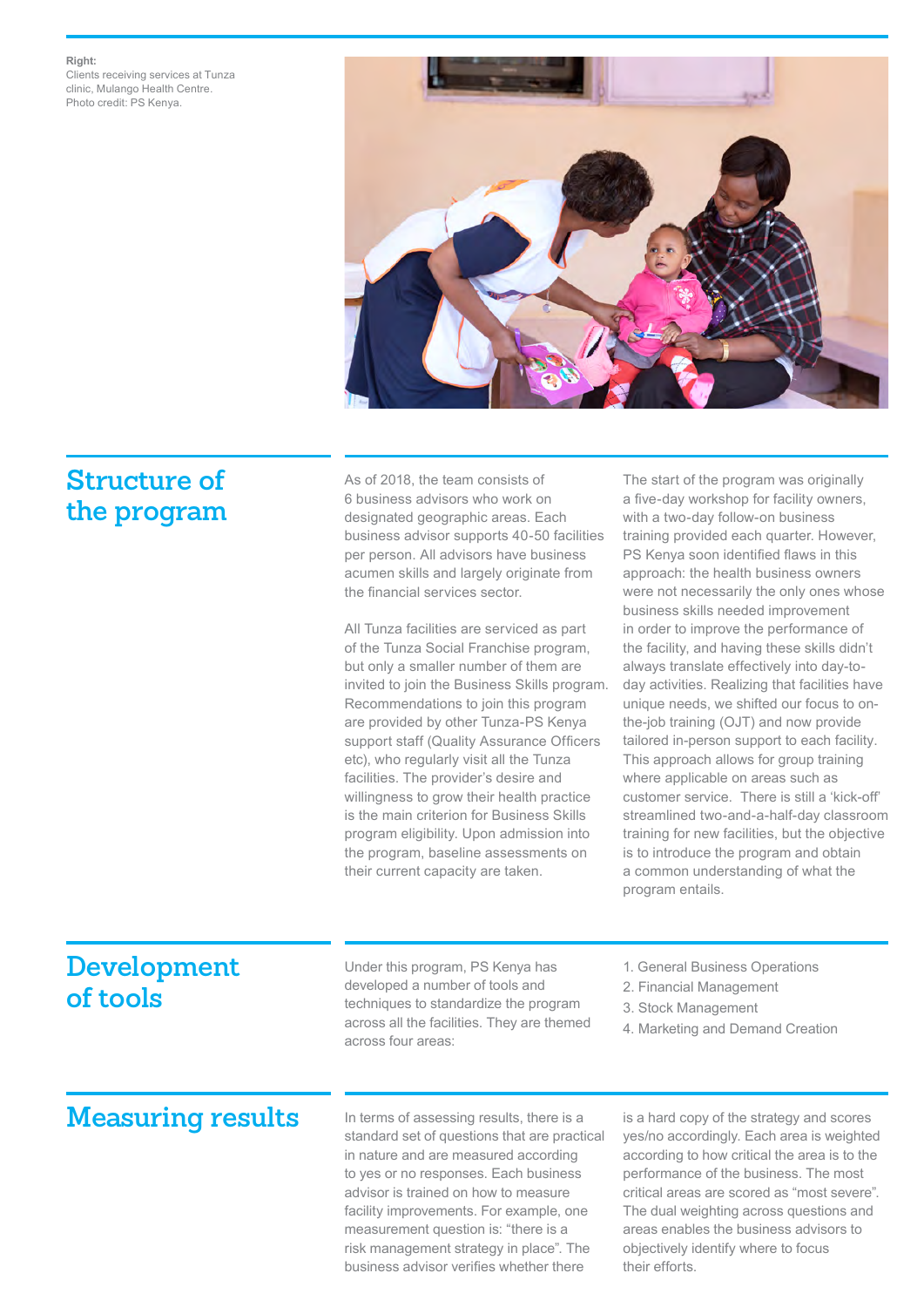

**Prior to AHME** The objective of the business program prior to the start of AHME was to implement the Medical Credit Fund (MCF) and SafeCare stepwise quality improvement program (https://www.safe-care.org/), working with PharmAccess Foundation (PAF). The two programs were complimentary to each other, with SafeCare taking a lead role to help identify quality gaps at the facility, and MCF financing identified quality and scope expansion gaps. The overall assumption was that owners of health facilities did not have access to financing because they lacked the necessary financial and banking skills to be able to access credit in the marketplace, and that they did not have the collateral needed to offer adequate security to lenders. Therefore, the objective at this time became to increase the ability of the facilities to improve record keeping, in order to access commercial loans.

Through implementing this program, PS Kenya began to realize that health business owners did have access to small scale credit via circle groups (cooperative lending schemes), personal unsecured bank loans and family/friends. Although they did not have access to commercial loans at that point (prior to MCF/AHME), they were able to source funding when needed to buy new equipment or make small improvements to their business. Importantly, over time, PS Kenya also learned that providers were increasingly interested in the business support they could receive from PS Kenya. The specialized support and trainings on areas such as stock management and financial record keeping was unique in the health marketplace and thus valued by the Tunza franchisees.

**During AHME** Learning from their previous iteration, the objectives for the Business Skills program under AHME were three-fold:

- 1. Improved business support through training and mentorship
- 2. Improved access to credit (from MCF)
- 3. Scope expansion (increased number of facility services).

As outlined above, the original premise at the start of AHME was that business skills support were needed and highly valued by franchisees. Improved basic business skills (financial management, patient record keeping, stock management, human resource management) had the potential to significantly improve how providers run their practices and potentially help them

increase their profits. Increased ease of access to credit was assumed to help catalyze improvements and increase the scope of services. PS Kenya therefore focused on providing support on several areas and increasing the amount of time they could spend at each facility: inventory management, pharmacy, financial management, risk management and community-based marketing to help create demand for the facility. PS Kenya provided each facility with a facility work plan (Business Improvement Plan), which was tailored to their specific needs. This formed the basis of any follow-on support and enabled business advisors to objectively track improvements made.

06/07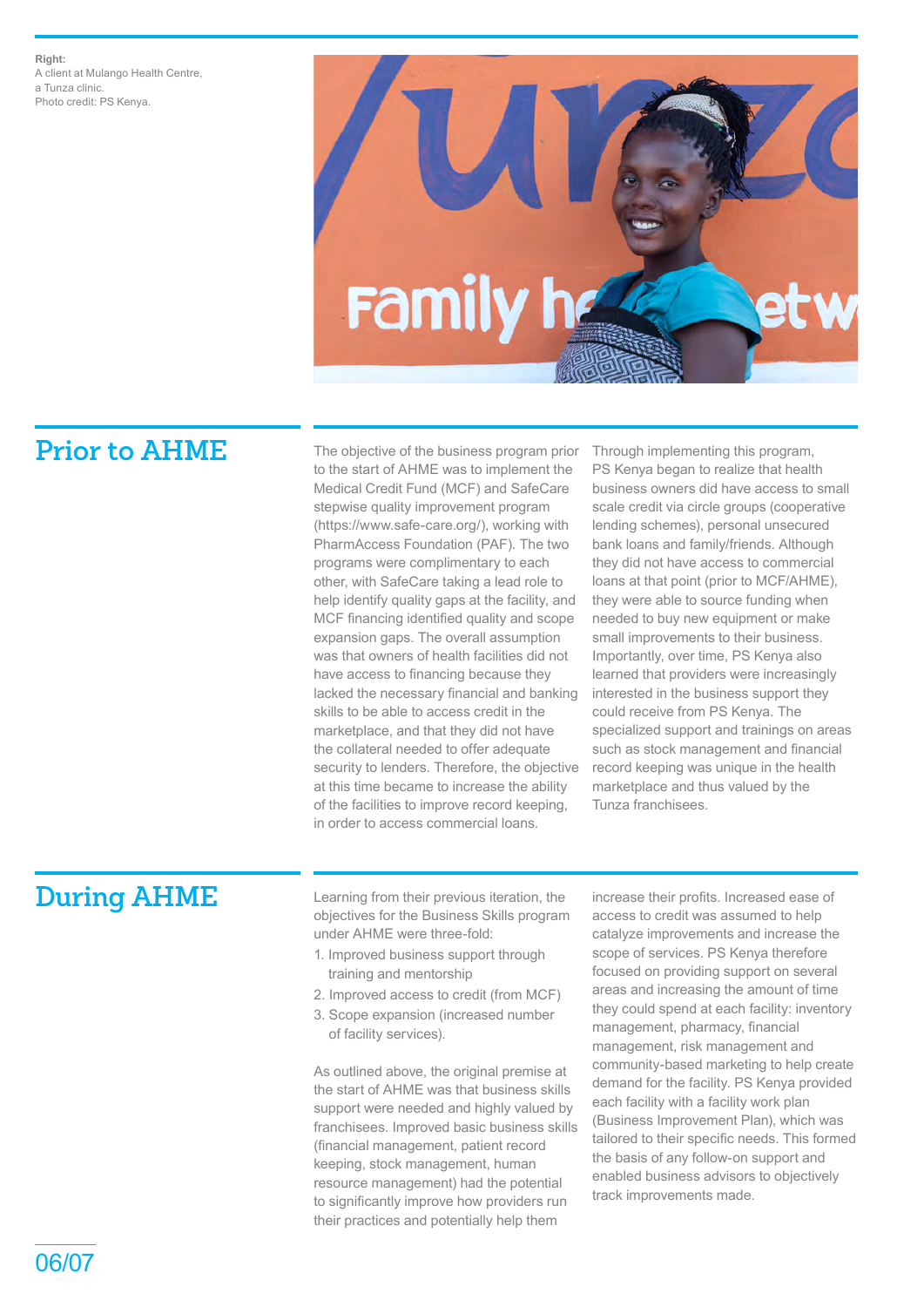### **Effectiveness** It was believed that improved business

out of reach for most facilities. This in turn was thought to help improve the scope of services for clients. After a couple of years, PS Kenya concluded that the causal relationship between these three areas was not as straight-forwards as they had assumed. After the trainings and tailored support, the clinics were indeed more "loan ready" than they had been, but they did not always choose to access credit from MCF. Through discussions with the facilities, PS Kenya realized that they were in fact taking out loans, but from elsewhere. There was a number of reasons to explain this:

skills would lead to an increased take-up of commercially-sized loans if provided by MCF, as commercial loans were still

- Facility owners were now opting to take personal loans. Facility owners had longstanding relationships with their own personal banks and thus personal loans were favored. In addition, some were also accessing cooperative loans (circle groups) from within their communities.
- Around this time, the Government of Kenya had regulated and capped the interest rates of commercial loans, which resulted in a lower commercial interest rate in the market place than MCF could offer. This made MCF less attractive to facilities, but increased the theoretical viability of health facilities taking out commercial loans. The interest capping however had some detrimental effects on lending to SMEs as banks perceived them as risky resulting to less focus on this segment.

• The facilities supported under the program had not always been able to access financing via MCF, due to the direct link between SafeCare and MCF. SafeCare was a pre-requisite for any MCF loans. However, the more deliberate, slower nature of the SafeCare program was at direct odds with the more immediate financial needs of the facilities.

In year 3 of AHME, SafeCare and MCF were decoupled. MCF was still offered as an option to facilities, but it was not the only option offered when implementing SafeCare. From this point on, facilities could freely access loans of their preference from the marketplace, while still receiving support via the Business Skills program and SafeCare.

To date, PS Kenya has documented that 25% of supported facilities have taken out loans, with a cumulative value of USD 520,000. PS Kenya has also seen evidence of business revenue growth through the expansion of services or infrastructure. To illustrate scope expansion further, in 2015, only 23 facilities offered imaging services compared to 32 facilities in 2018. In addition, the number of facilities offering maternity and immunization services grew from 104 and 173 in 2015 to 114 and 183 respectively in 2018. 16 facilities at the top most business level (level 4) increased their average monthly client volume from 2,475 in 2016 to 6,842 in 2018. There was notable change in client volumes for the lower business level (level 1-3) facilities.



**Below:** A client receives imaging services from her Tunza provider. Photo credit: PS Kenya.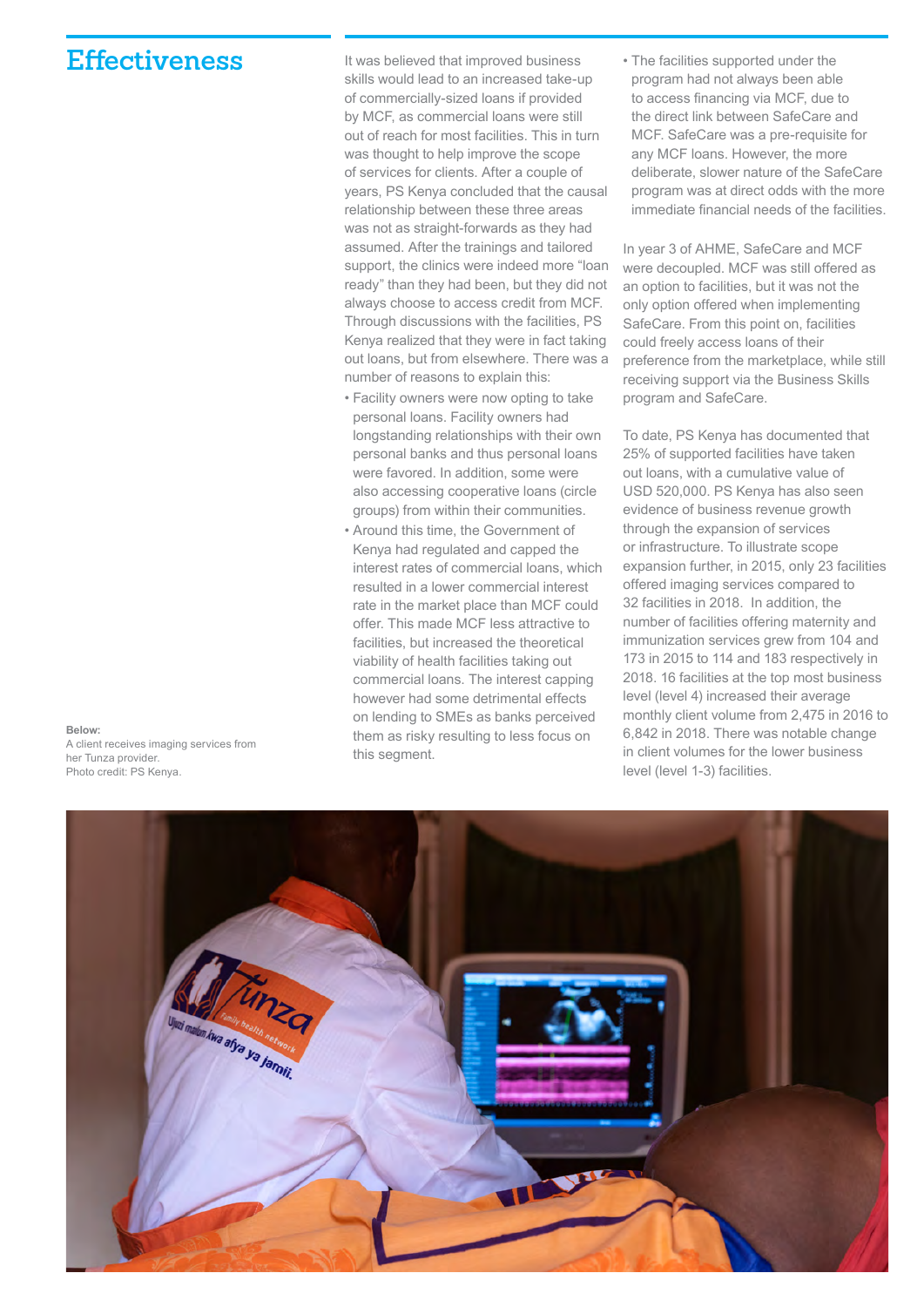**Efficiency** The Business Skills program and its numerous components evolved over the period of AHME implementation to further streamline the program. These learnings provide a useful starting point for other healthcare networks implementing similar programs:

- **Business advisor support:** the structure of the support provided by business advisors has evolved over time to become more cost-efficient. When AHME began, each business advisor was supporting around 25-30 facilities each, visiting each of them every 1-2 months as standard. Over time, PS Kenya realized that they could streamline the technical support offered by having team-led 'focal areas' every month. They could effectively streamline their preparatory work and almost double their facility load.
- **Frequency of visits:** PS Kenya changed their visitation approach as they realized that some facilities could implement the changes needed with less in-person support. One or two visits per month was standard across the program at the beginning. Now, instead of visiting every facility every month, they see some only once per quarter and focus their attention on those that need more hands-on support. If critical improvements are

identified within the facility work plan, the team focuses on those facilities first of all, as not implementing them could lead to the eventual closure of the facility.

- **Provider led support:** the OJT is the focus of the business advisors' work and the content of this is almost entirely provider led. For example, if a facility requests customer support training, this is what is provided. To improve the efficiency of this type of support, PS Kenya themes activities by month. For example, one month the focus is on new recruitment, another month could be on training. This helps streamline the preparatory work that is needed by individual business advisors.
- **Group workshops:** the classroom training undertaken has also evolved over time. The original five-day training has been streamlined to 2.5 days. Instead of being focused entirely on skills building, the objective is now to build a common understanding of the program among newly recruited facilities. PS Kenya's experience has been that skills building is best suited to on-the-job/mentoring support. Given the geographic diversity of the program, PS Kenya also clusters trainings by region.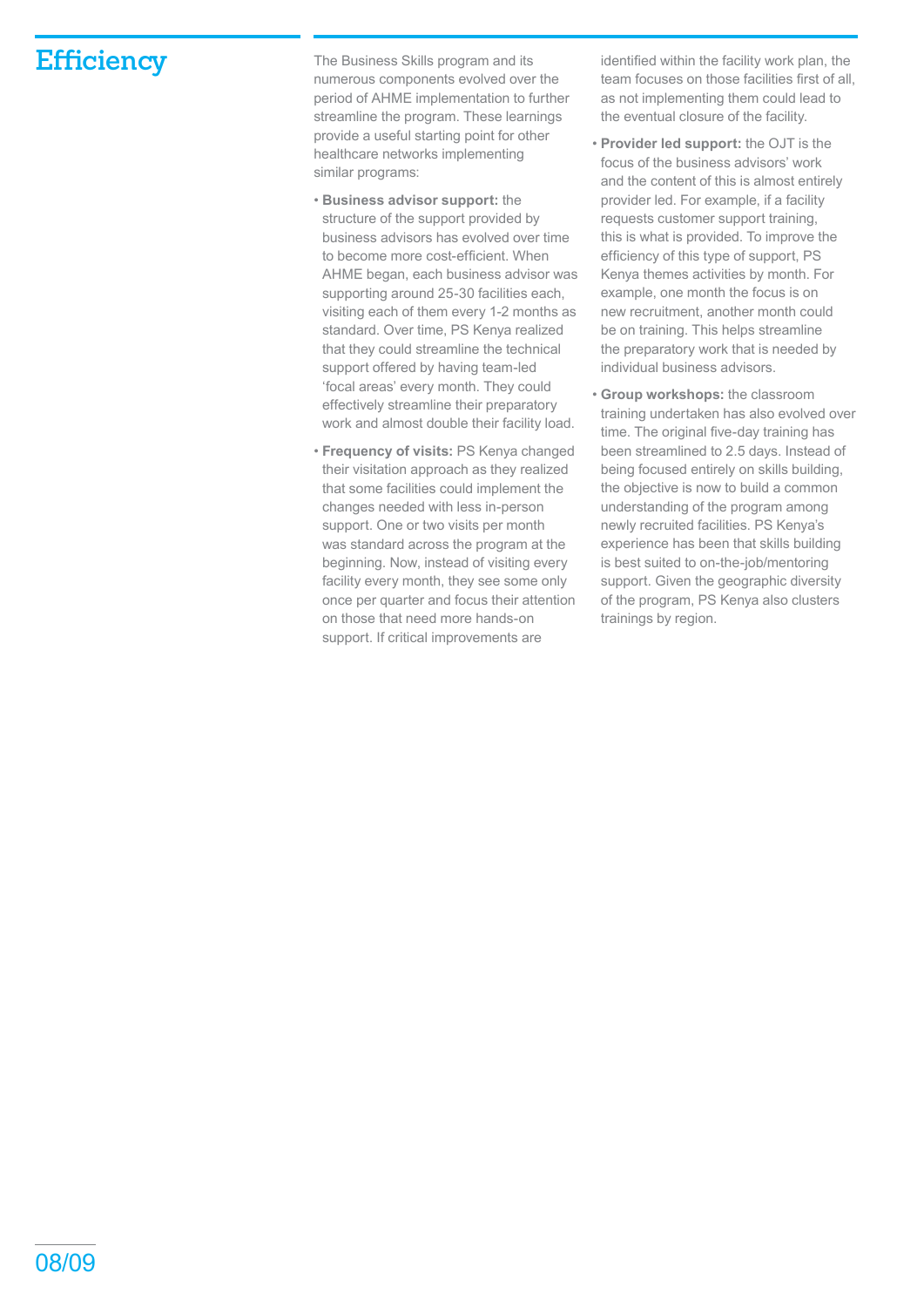**Impact** Over the course of the last 6 years, 229 facilities have been involved in the Business Skills program across 35 counties in Kenya. This is around 55% of the total social franchising network at any one time.

> The program has produced and influenced a number of changes at facility level:

- **Revenue increase.** By December 2018, 72 facilities had automated processes compared to 12 facilities in January 2015. This has not only resulted in streamlined and efficient services for clients but also to increased revenue for providers. Health providers reported immediate rise in revenue after automation as the system was able to seal revenue leaks that previously existed.
- **NHIF empanelment.** An increasing number of facilities have become empaneled and accredited into insurance schemes, which enables clients who have access to these schemes to reduce their overall out of pocket payments. PS Kenya has lobbied for NHIF empanelment of middle and small level private health facilities to enable them to offer services to NHIF members and thus deepen access to quality health services for the poor. Currently 208/415 Tunza facilities are NHIF accredited. For Tunza providers, NHIF empanelment has offered growth opportunities for their clinics through a new revenue stream. By December 2018, 489,092 NHIF members were capitated for outpatient services within the Tunza network resulting to a total cash inflow of \$5,408,578.
- **Increased range of services.** Increased investment into facilities has brought about a higher level of availability of services (both number of services and increased number of health staff) for clients. In some clinics, they have focused on developing in- and out-patient services, others have developed more specialized services like dentistry. For example, the number of Tunza facilities expanding to offer in patient service had grown from 92 in 2015 to 148 in 2018. More so, average client volumes in business supported clinics grew from 1,443 to 2,792 in 2016 and 2018 respectively.
- **Improved quality of care.** PS Kenya has identified a link between those facilities included in the Business Skills programs and an improvement in quality of care. 30 facilities in the Business Skills program improved their quality of care by one level in their Safecare assessment in 2017-2018. They collectively demonstrated a 15% improvement on the four standards that review improvement on business: management and leadership, HR management, facility management and support services.
- **Increased business acumen.** There has also been the increase in business prudency among some of those clinics involved in the program. Clinics have been reinvesting their increased net profits into their business. Stephen Ng'ang'a runs Medipoint Clinic and Laboratory in Mwiki, an area on the outskirts of Nairobi. He says working with PS Kenya has "enlightened us on the need to take ourselves seriously as a business." When Medipoint joined the Business Skills program, the clinic's financial bookkeeping was inaccurate and out-of-date; monthly receipts at the clinic were double what Stephen thought they were. Once Stephen had an accurate picture of the financial flows at his clinic, he had the realization that "I can do things with that money, like save and invest in my business." In 2015, the Medipoint clinic moved next door into a newer, larger building financed by retained earnings, representing a significant upgrade for the facility.
- **Little uptake of commercial loans.** The original objective of stimulating commercial loans has been more difficult to achieve, for the reasons outlined above. Health facilities are still reluctant to take out commercial (larger) loans and tend to prefer to take personal loans from their banks or cooperative loans. This risk aversion has been difficult to shift.
- **Beyond the Business Skills program.** Some facilities develop their skills and capabilities much quicker than others. This has meant that they eventually outgrow the program. PS Kenya views these facilities as the basis of their new Tunza Platinum model and continues to support them where needed. For example, when called on for advice when facilities are making important investment decisions, PS Kenya facilitates a discussion with independent financial professionals. They have also begun using these facilities as Centers of Excellence to provide peer support to others in the network.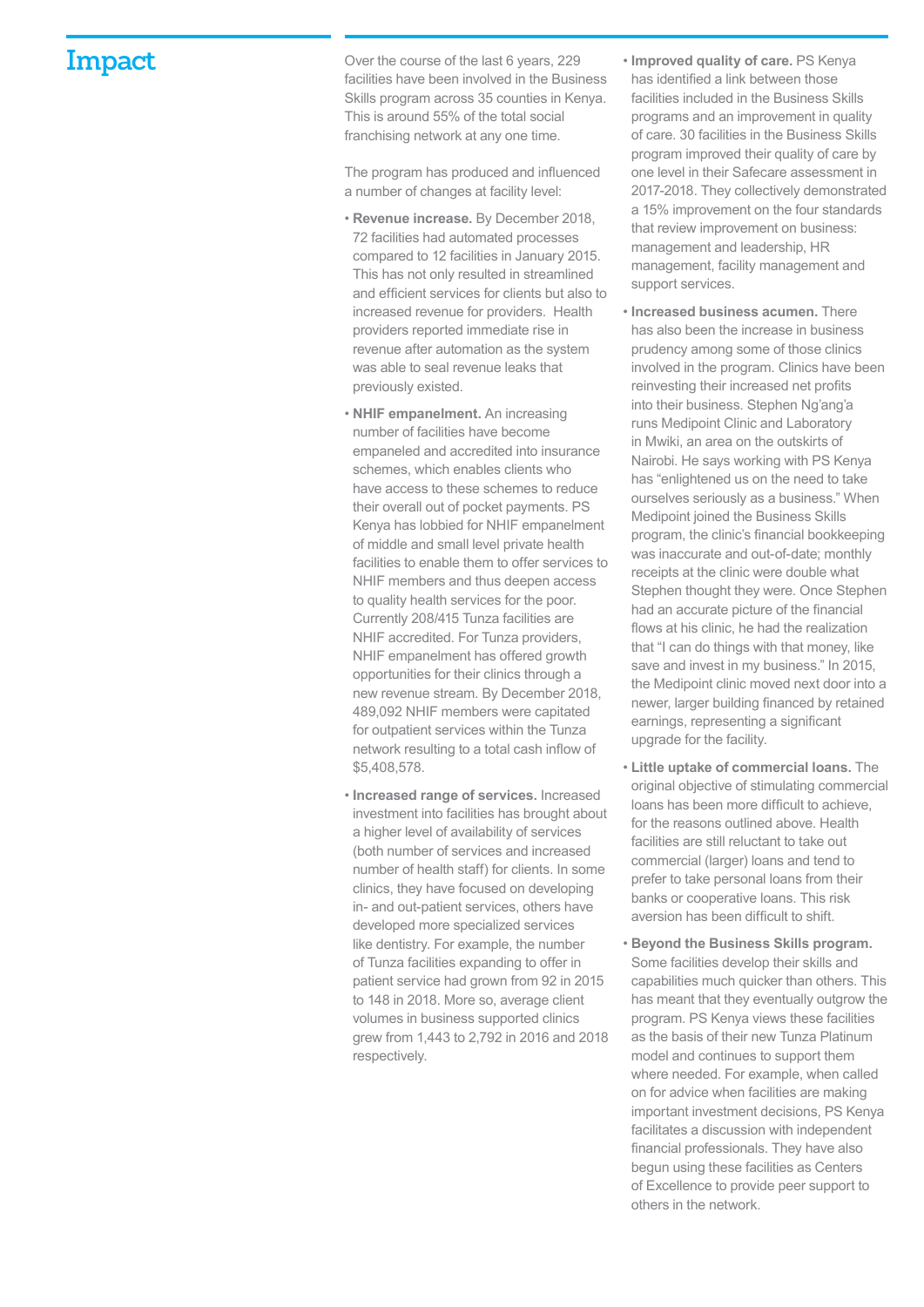**Sustainability** Under the AHME program, PS Kenya has developed a number of tools and resources needed to operate an effective business support program. However, the cost to operate this program remains donorfunded. After the end of AHME, the team will focus its efforts on supporting their new social franchising model, Tunza Platinum. The team will remain focused on increasing the financial revenue to sustain the social enterprise.

### **Lessons learned:**

• The Business Skills program offers skills and access to resources that are unique to the private health market place. As such, it is possible to recoup some costs from facilities, if this is undertaken from the beginning.

- Streamlining business skills support (e.g. by having monthly focal areas) from business advisors from the beginning makes the program more cost-efficient as they can increase the number of facilities supported.
- Decrease the emphasis on group training workshops, which tend to be costly to operate and have limited impact. Tailored support via OJT increases the take-up of new skills and builds loyalty to the network.
- In-person support through OJT enables the facility staff (not just the owner) to request the support that they need. This increases the opportunity for facility-wide improvements to be made that may be more likely to have a positive impact on the client.

**Above:** Mr Harrison Fondo, owner of the New Kilifi Wananchi Maternity Home, a Tunza Center of Excellence. Photo credit: PS Kenya.

### **Case study: Centers of Excellence** The Road to Excellence is Paved with 27 Years.

Harrison Fondo first became interested in the medical field when his future fatherin-law cured him of a persistent ailment. It was a defining moment for the young man thinking about his future in the mid 1970s. Fondo went on to pursue his certification as a Clinical officer. From there he went on to practice in his home town Kilifi serving in the public health system for several years before branching out on his own in 1997. The decision was an unusual one given the security of tenure one finds in the Public Service, but Fondo yearned for something different.

He recalls starting off with a one roomed consultation practice opposite a physiotherapist who would provide auxiliary services to his patients. After a short while though he found himself alone, his colleague having thrown in the towel, frustrated at the lack of income and the long hours of private practice. Fondo was undeterred even though he faced the same challenges. In 2013 he engaged with the Tunza Family Health Network team for the first time and a chord was struck. He was keen to grow his facility – New Kilifi Wananchi Maternity Home but his clinical background had not adequately prepared him for the intricacies of business growth. In fact, his first foray into providing radiology services was a costly mistake with the power cuts that plagued the coastal town ruining his expensive investment.

As a recipient of continuous medical training that was coupled with business skills, Fondo was finally in the position that he had yearned for many years before – growing the skills of his staff to provide excellent care, and being able to invest prudently in a growth plan that was financially viable and suited to his environment. From humble beginnings New Kilifi Home has grown its staff complement substantially, has three inpatient wards, an operating theatre, fully staffed pharmacy and lab and to top it all – coveted status as a Tunza Centre of Excellence.

Fondo is clear about the future. He has built a thriving family business where two of his adult children work, with the aim of building a foundation of affordable quality health services in Kilifi, but leaving a family legacy that can continue to be stewarded beyond him. The road may have been long, but the path to sustainability is never simple.

10/11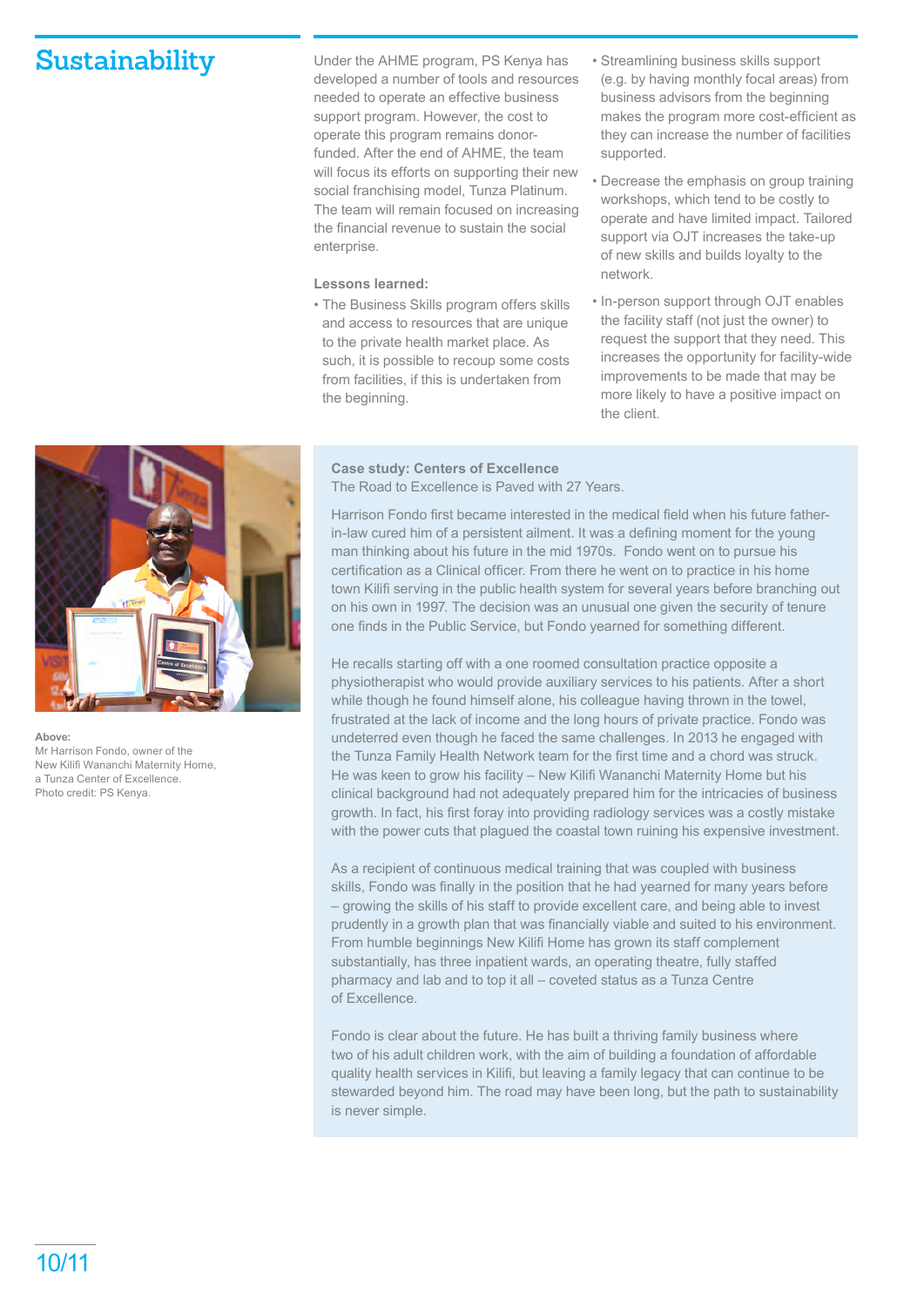### Recommendations As part of the learnings outlined above,

a number of additional recommendations are provided for other networks operating similar programs:

- **Fee-for service:** always implement a fee-for service approach to trainings from the beginning. In-person trainings can operate on a cost-sharing basis and this payment increases loyalty to the program objectives.
- **Graduating facilities:** those that outperform expectations can remain part of the network as centers of excellence or to provide peer support to others. It is unrealistic to develop the program further to meet their advanced needs. To meet their requests, source external professionals to provide specialized services. For example, the NGO may hire an accountant on a retainer fee, negotiating the price to provide facilities with reduced-rate specialized services. By lowering the NGO subsidy provided to facilities over time, facilities have an opportunity to eventually take up 100% of the cost after a number of years, while still benefiting from reduced network rates.
- **Provide access to credit:** increase cohesion by operating an organizational revolving fund alongside the Business Skills program. If facilities have access to small business loans, they remain part of the program and are able to implement changes more quickly. Offering flexible, easy term loans also builds network loyalty.
- **Access to commercial credit:**  know your market well and understand the behavioral barriers to accessing commercial loans.
- **Workshops versus OJT:** offering a standard workshop approach to training health facilities does not work as well as OJT because all facilities have unique needs and abilities. Offering OJT that is tailored and provider-led is more appropriate and effective. Challenges to implementation within the facility can be addressed immediately.



### **Right:**

A provider at the New Kilifi Wananchi Maternity Home, Tunza Center of Excellence. Photo credit: PS Kenya.